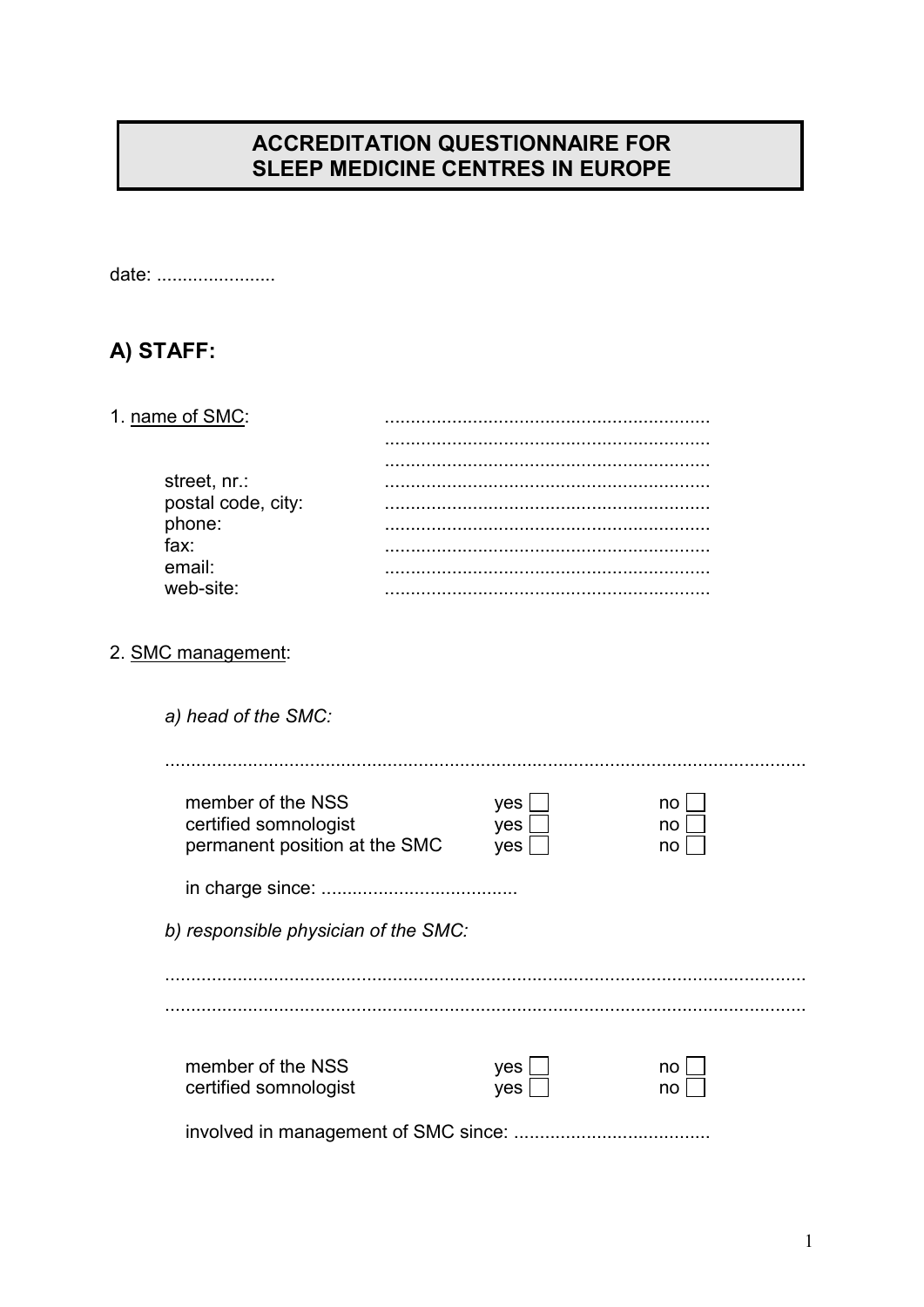#### 3. consulting services:

Which consulting services are available (e.g. internal medicine, pneumology, cardiology, neurology, psychiatry, ENT surgery, (neuro-)psychology, dentistry, paediatrics, etc.)?

In which phase of the stepwise diagnostic procedure are these services consulted?

Which physicians / departments refer patients to the sleep laboratory?

|                                                    | name/department |    |
|----------------------------------------------------|-----------------|----|
| <b>ENT</b>                                         |                 |    |
| neurology                                          |                 |    |
| psychiatry                                         |                 |    |
| internal medicine                                  |                 |    |
| pneumology                                         |                 |    |
| cardiology                                         |                 |    |
| pediatrics                                         |                 |    |
| dental surgery                                     |                 |    |
| Other (specify)                                    |                 |    |
|                                                    |                 |    |
|                                                    |                 |    |
|                                                    |                 |    |
|                                                    |                 |    |
|                                                    |                 |    |
|                                                    |                 |    |
| Is there an outpatient clinic for sleep disorders? | yes             | no |

What are the office hours of the outpatient clinic (days per week, hours per day)?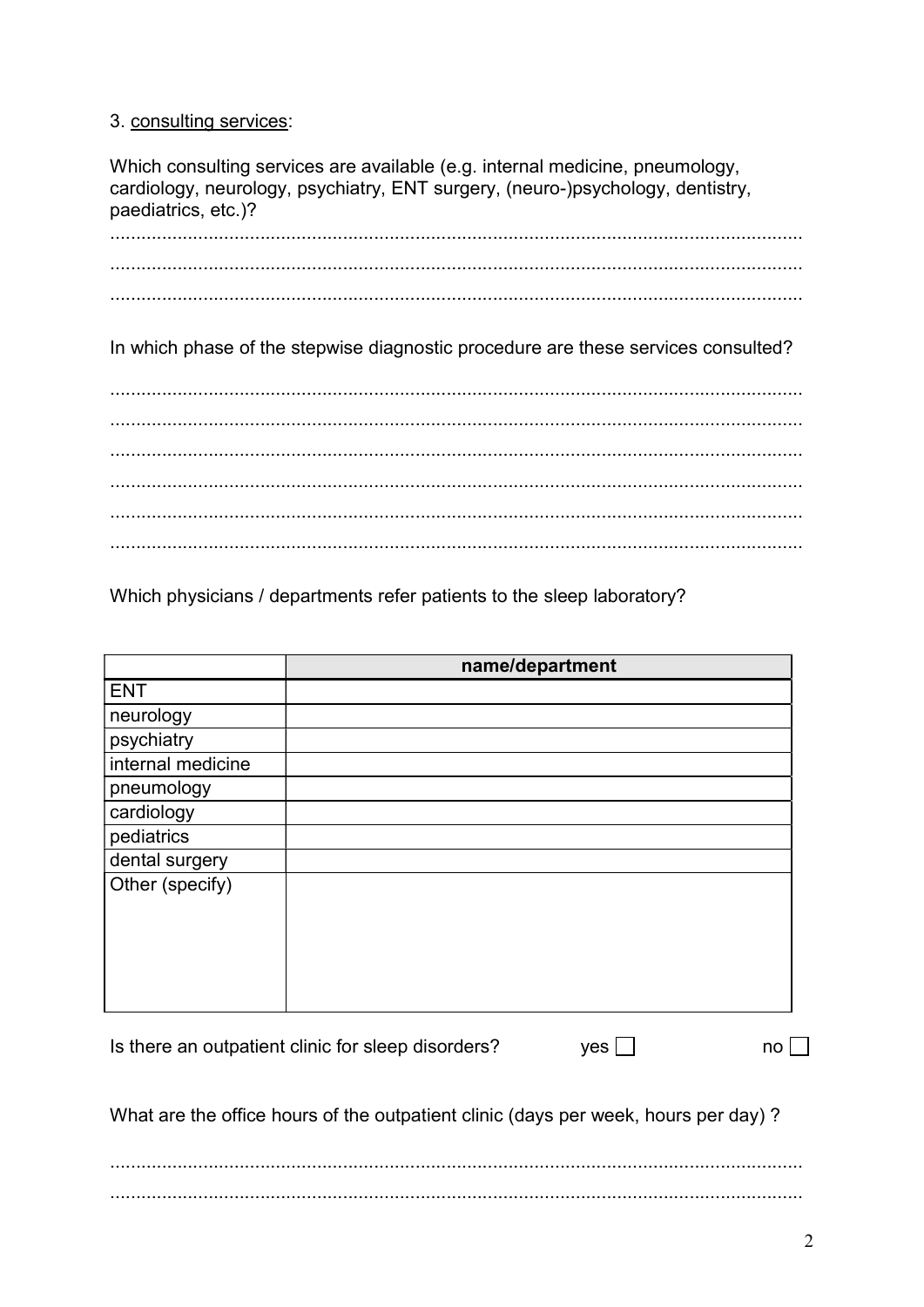Ambulatory sleep recordings : how many nights per week and how many per night are conducted?

......................................................................................................................................

......................................................................................................................................

In-hospital polygraphies : how many nights per week and how many per night are conducted?

...................................................................................................................................... ......................................................................................................................................

Laboratory polysomnographies : how many nights per week and how many per night are conducted?

...................................................................................................................................... ......................................................................................................................................

4. staff : list all the staff members working in the sleep laboratory:

| personnel     | number and qualification<br>(specialist, specialist in<br>training etc.) | Percent of total job time<br>spent in sleep laboratory | tasks / functions<br>(e.g. controlling, editing etc.) |
|---------------|--------------------------------------------------------------------------|--------------------------------------------------------|-------------------------------------------------------|
| physicians    |                                                                          |                                                        |                                                       |
|               |                                                                          |                                                        |                                                       |
| psychologists |                                                                          |                                                        |                                                       |
|               |                                                                          |                                                        |                                                       |
| technicians   |                                                                          |                                                        |                                                       |
|               |                                                                          |                                                        |                                                       |
| nurses        |                                                                          |                                                        |                                                       |
|               |                                                                          |                                                        |                                                       |
| night staff   |                                                                          |                                                        |                                                       |
|               |                                                                          |                                                        |                                                       |
| secretaries   |                                                                          |                                                        |                                                       |
|               |                                                                          |                                                        |                                                       |
| other         |                                                                          |                                                        |                                                       |
|               |                                                                          |                                                        |                                                       |
|               |                                                                          |                                                        |                                                       |
|               |                                                                          |                                                        |                                                       |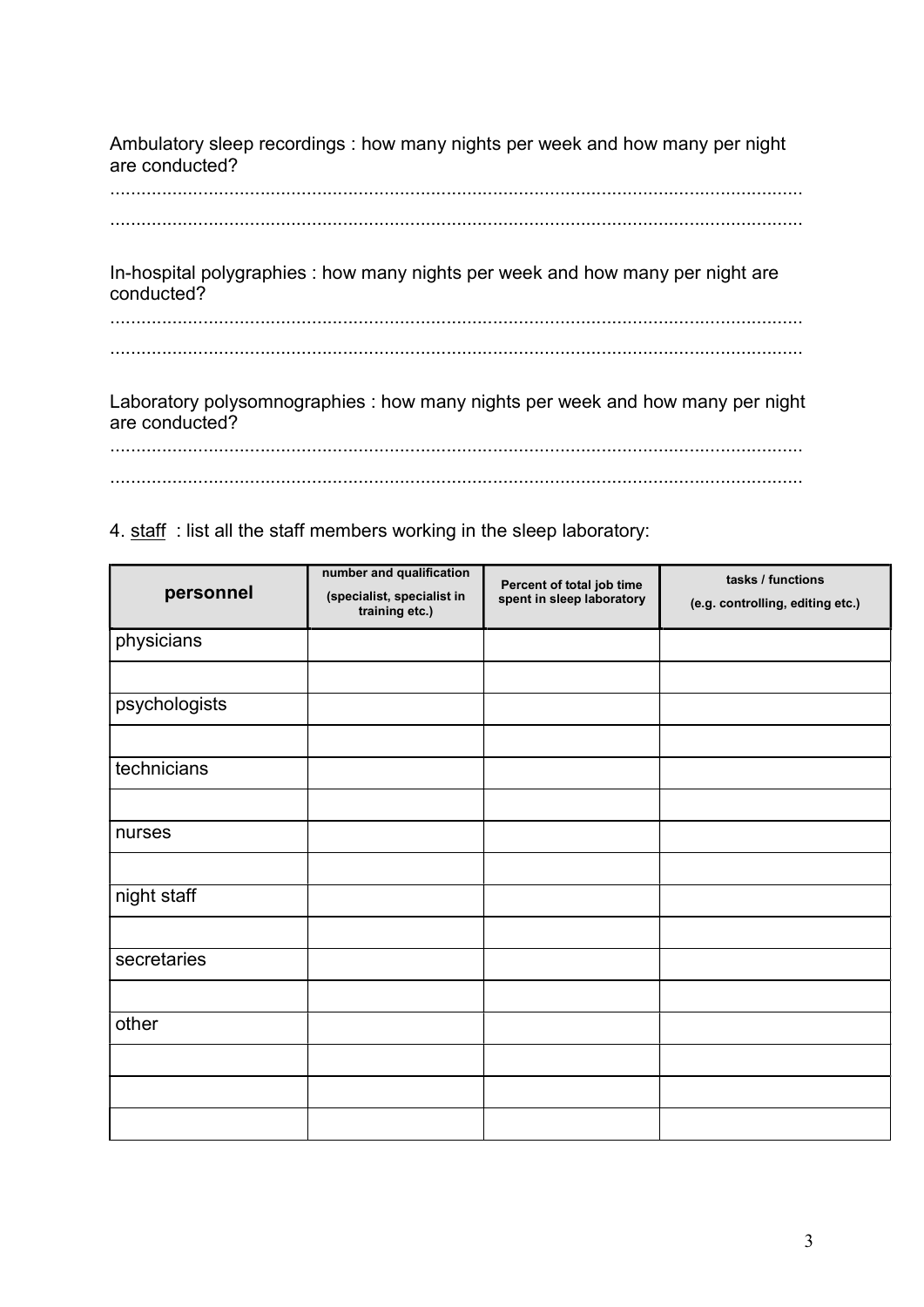How are the night-duties in the sleep laboratory scheduled (e.g. number of attending staff per patient, continuous attended monitoring etc.) ?

How is medical supervision organized in the sleep laboratory at night (with regard to physicians knowledgeable of sleep medicine)?

How is the quality of the sleep analysis (PSG, MSLT) ensured? Describe the nature of your quality assurance :

## 5. advanced training

Is there in-house advanced training for physicians, medical-technicians, assistants and staff of the sleep laboratory? Is it scheduled at regular intervals?

Do you offer training for other hospitals or external physicians? Is it scheduled at regular intervals?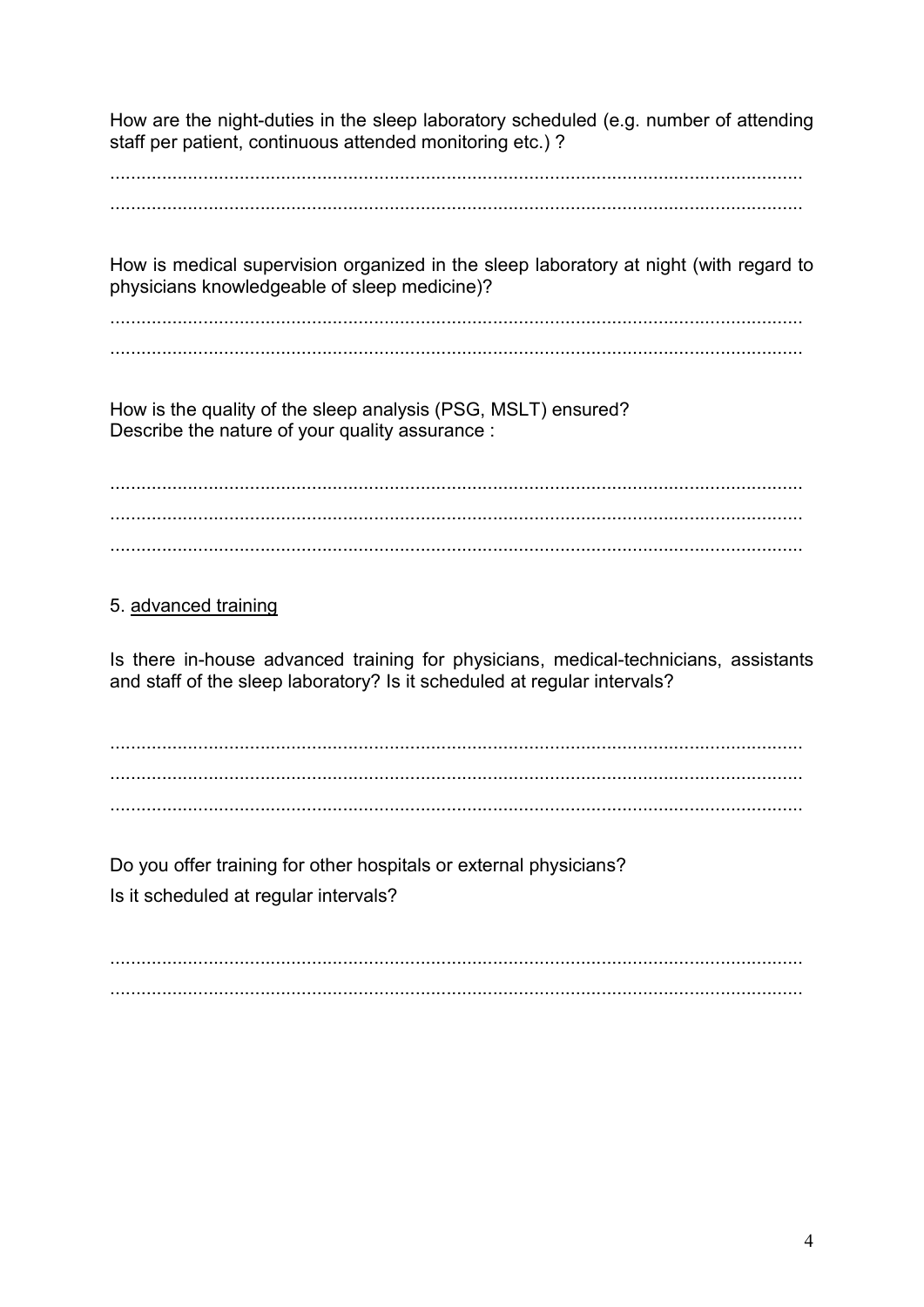# B) PATIENTS AND SLEEP MEDICAL SERVICES:

1. Diagnostic profile of the SMC (list the most common diagnoses)

| number of patients per annum                                                                                                 |                                 |                         |  |
|------------------------------------------------------------------------------------------------------------------------------|---------------------------------|-------------------------|--|
|                                                                                                                              | <b>Out-patient</b><br>diagnosis | In-patient<br>diagnosis |  |
| a) Insomnia, e.g.                                                                                                            |                                 |                         |  |
| Psycho-physiological insomnia<br>Paradoxical insomnia<br>idiopathic insomnia<br>other                                        |                                 |                         |  |
| b) EDS and hypersomnia, e.g.                                                                                                 |                                 |                         |  |
| Narcolepsy<br>Recurrent hypersomnia<br>Idiopathic hypersomnia<br>Post-traumatic hypersomnia<br>other                         |                                 |                         |  |
| c) Sleep related breathing disorders, e.g.                                                                                   |                                 |                         |  |
| OSAS & snoring<br>Central sleep apnoea syndrome<br>Syndromes of alveolar hypoventilation (primary<br>and secondary)<br>other |                                 |                         |  |
| d) RLS & PLM                                                                                                                 |                                 |                         |  |
| Periodic leg movements<br>Restless legs syndrome                                                                             |                                 |                         |  |
| e) Hypnotics, alcohol & drug dependence                                                                                      |                                 |                         |  |
| f) Parasomnias                                                                                                               |                                 |                         |  |
| g) Other 1                                                                                                                   |                                 |                         |  |
| h) Other 2                                                                                                                   |                                 |                         |  |

Which diagnostic methods are used for which diagnostic group in the table above?

| a)           |                                                                                                                                                                                                                                                                                                                                                                                                                                               |
|--------------|-----------------------------------------------------------------------------------------------------------------------------------------------------------------------------------------------------------------------------------------------------------------------------------------------------------------------------------------------------------------------------------------------------------------------------------------------|
| $\mathsf{b}$ | $\begin{minipage}{0.5\textwidth} \begin{tabular}{ c c c c c } \hline \multicolumn{1}{ c }{0.5\textwidth} \begin{tabular}{ c c c } \hline \multicolumn{1}{ c }{0.5\textwidth} \begin{tabular}{ c c c } \hline \multicolumn{1}{ c }{0.5\textwidth} \begin{tabular}{ c c c } \hline \multicolumn{1}{ c }{0.5\textwidth} \begin{tabular}{ c c c } \hline \multicolumn{1}{ c }{0.5\textwidth} \begin{tabular}{ c c c } \hline \multicolumn{1}{ c $ |
| $\mathbf{C}$ |                                                                                                                                                                                                                                                                                                                                                                                                                                               |
| $\mathsf{d}$ |                                                                                                                                                                                                                                                                                                                                                                                                                                               |
| $\epsilon$   |                                                                                                                                                                                                                                                                                                                                                                                                                                               |
| f)           |                                                                                                                                                                                                                                                                                                                                                                                                                                               |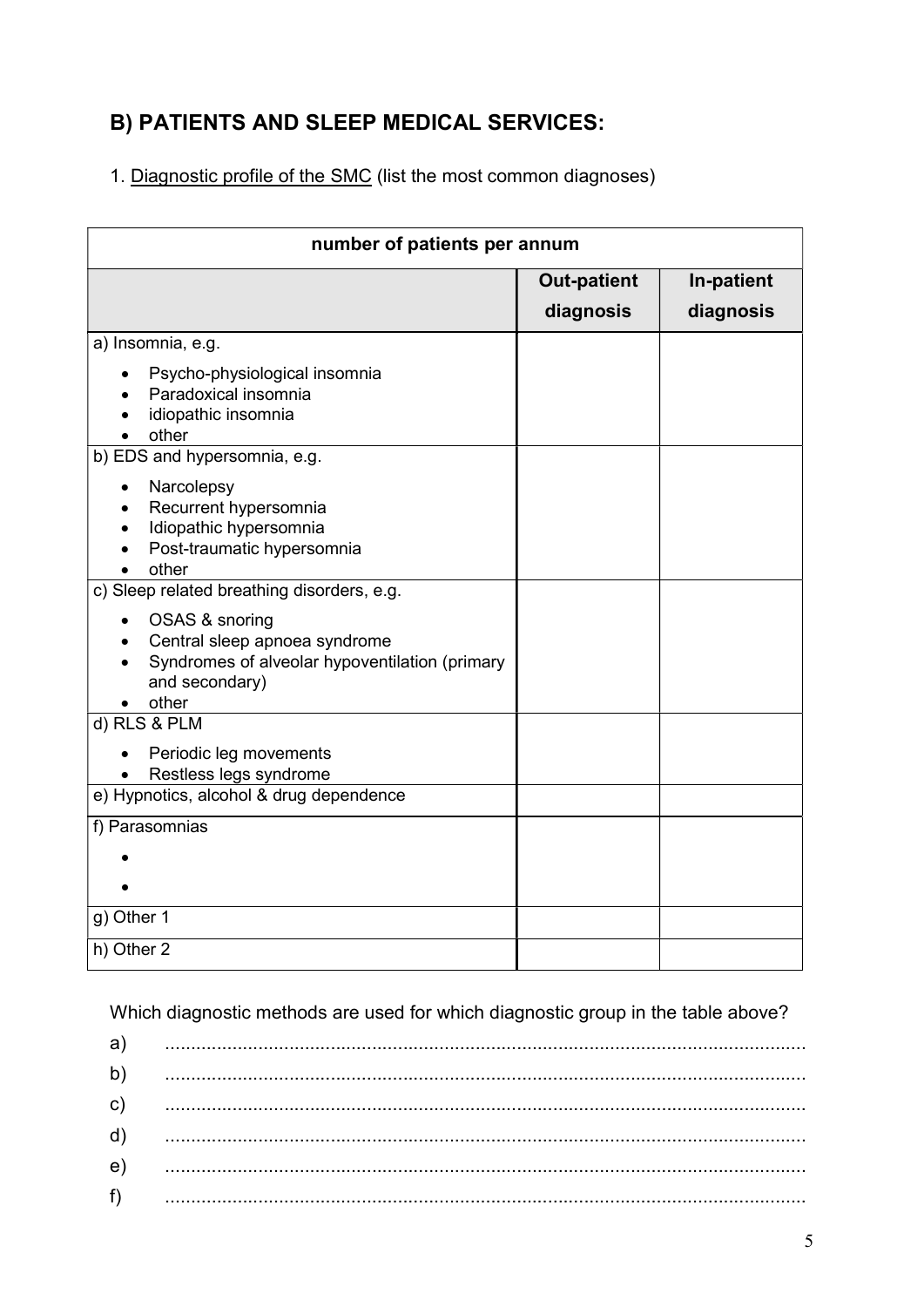| g |  |
|---|--|
| h |  |

2. Therapeutic profile of the SMC (main foci in treatment)

Which therapies are applied for each diagnosis in the table above? Specify percentage of therapeutic procedures within each diagnosis group.

| a) |                                                                                                                                                                                                                                                                                                                                                                                                                                                                                              |
|----|----------------------------------------------------------------------------------------------------------------------------------------------------------------------------------------------------------------------------------------------------------------------------------------------------------------------------------------------------------------------------------------------------------------------------------------------------------------------------------------------|
| b) |                                                                                                                                                                                                                                                                                                                                                                                                                                                                                              |
| c) |                                                                                                                                                                                                                                                                                                                                                                                                                                                                                              |
| d) |                                                                                                                                                                                                                                                                                                                                                                                                                                                                                              |
| e) |                                                                                                                                                                                                                                                                                                                                                                                                                                                                                              |
| f) |                                                                                                                                                                                                                                                                                                                                                                                                                                                                                              |
| g) |                                                                                                                                                                                                                                                                                                                                                                                                                                                                                              |
| h) | $\begin{array}{cccccccccccccc} \multicolumn{2}{c} \multicolumn{2}{c} \multicolumn{2}{c} \multicolumn{2}{c} \multicolumn{2}{c} \multicolumn{2}{c} \multicolumn{2}{c} \multicolumn{2}{c} \multicolumn{2}{c} \multicolumn{2}{c} \multicolumn{2}{c} \multicolumn{2}{c} \multicolumn{2}{c} \multicolumn{2}{c} \multicolumn{2}{c} \multicolumn{2}{c} \multicolumn{2}{c} \multicolumn{2}{c} \multicolumn{2}{c} \multicolumn{2}{c} \multicolumn{2}{c} \multicolumn{2}{c} \multicolumn{2}{c} \multic$ |

Give a description of your referral routines for sleep disorders which you do not 

# C) EQUIPMENT AND ROOMS:

## 1. polysomnographs:

| number | manufacturer | channels | kind of<br>recording<br>(paper/digital) | kind of<br>archiving |
|--------|--------------|----------|-----------------------------------------|----------------------|
|        |              |          |                                         |                      |
|        |              |          |                                         |                      |
|        |              |          |                                         |                      |
|        |              |          |                                         |                      |
|        |              |          |                                         |                      |
|        |              |          |                                         |                      |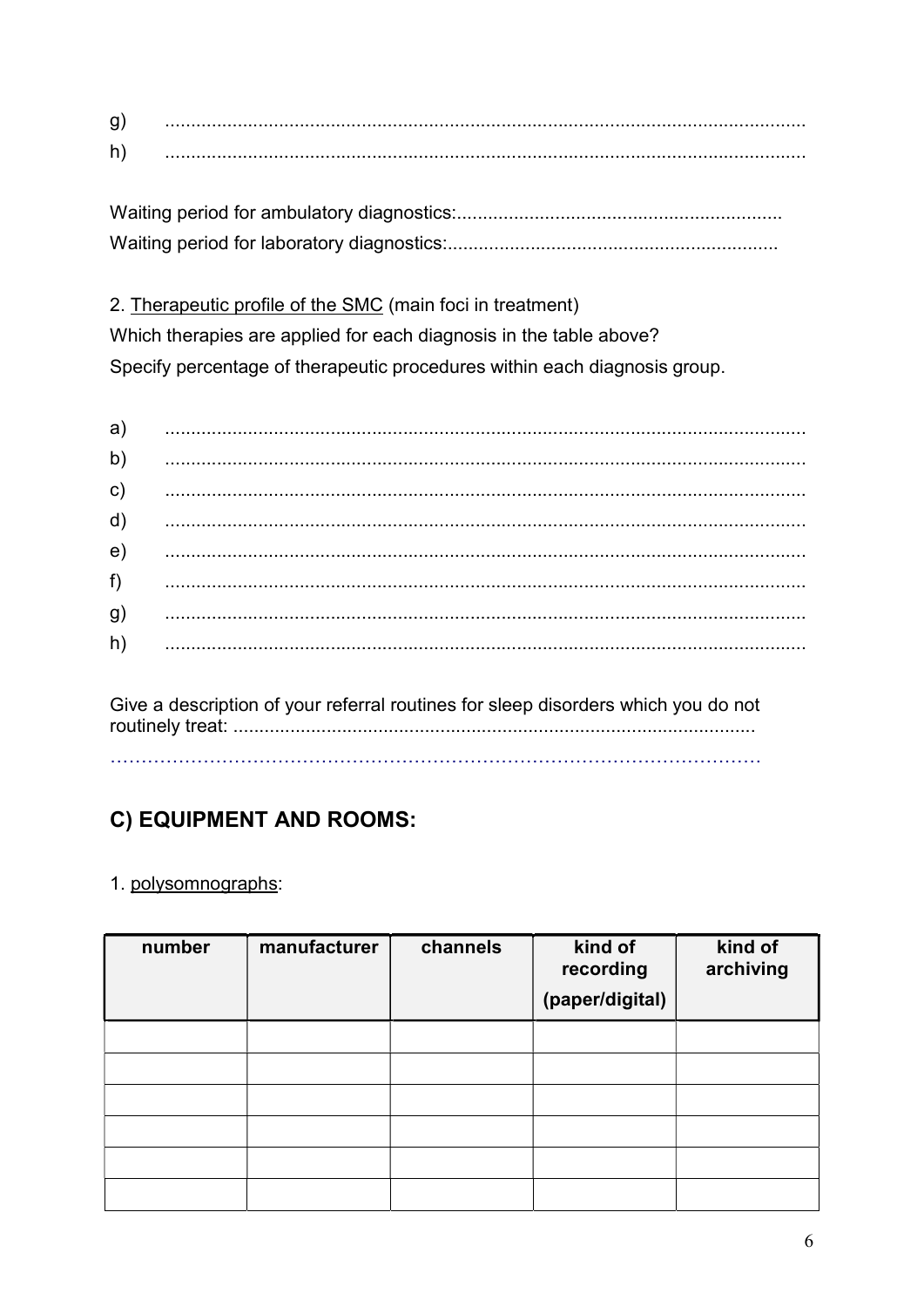2. additional equipment for sleep monitoring (e.g. polygraphs etc.):

| number | type | firm / producer | number of signals |
|--------|------|-----------------|-------------------|
|        |      |                 |                   |
|        |      |                 |                   |
|        |      |                 |                   |
|        |      |                 |                   |
|        |      |                 |                   |
|        |      |                 |                   |

## 3. the routine sleep recording comprises:

|                       | <b>EEG</b>        | <b>EOG</b>      | <b>EMG</b>  |
|-----------------------|-------------------|-----------------|-------------|
| number of channels    |                   |                 |             |
| (specify derivations) |                   |                 |             |
| air flow              | thermal signal    | pressure signal |             |
| respiratory movement  | thoracic          | abdominal       |             |
| esophageal pressure   | yes               | no              | type:       |
| pulse oximetry        | oxygen saturation | heart rate      |             |
| capnography           | yes               | no              |             |
| <b>EMG</b> (tibial)   | right             | left            | sum (total) |
| <b>PTT</b>            | yes               | no              |             |
| snoring microphone    | yes               | no              |             |
| video                 | monitoring        | recording       | videometry  |
| intercom              | yes               | no              |             |
| options               | actigraphy        | body t°         | <b>NPT</b>  |
| other signals         |                   |                 |             |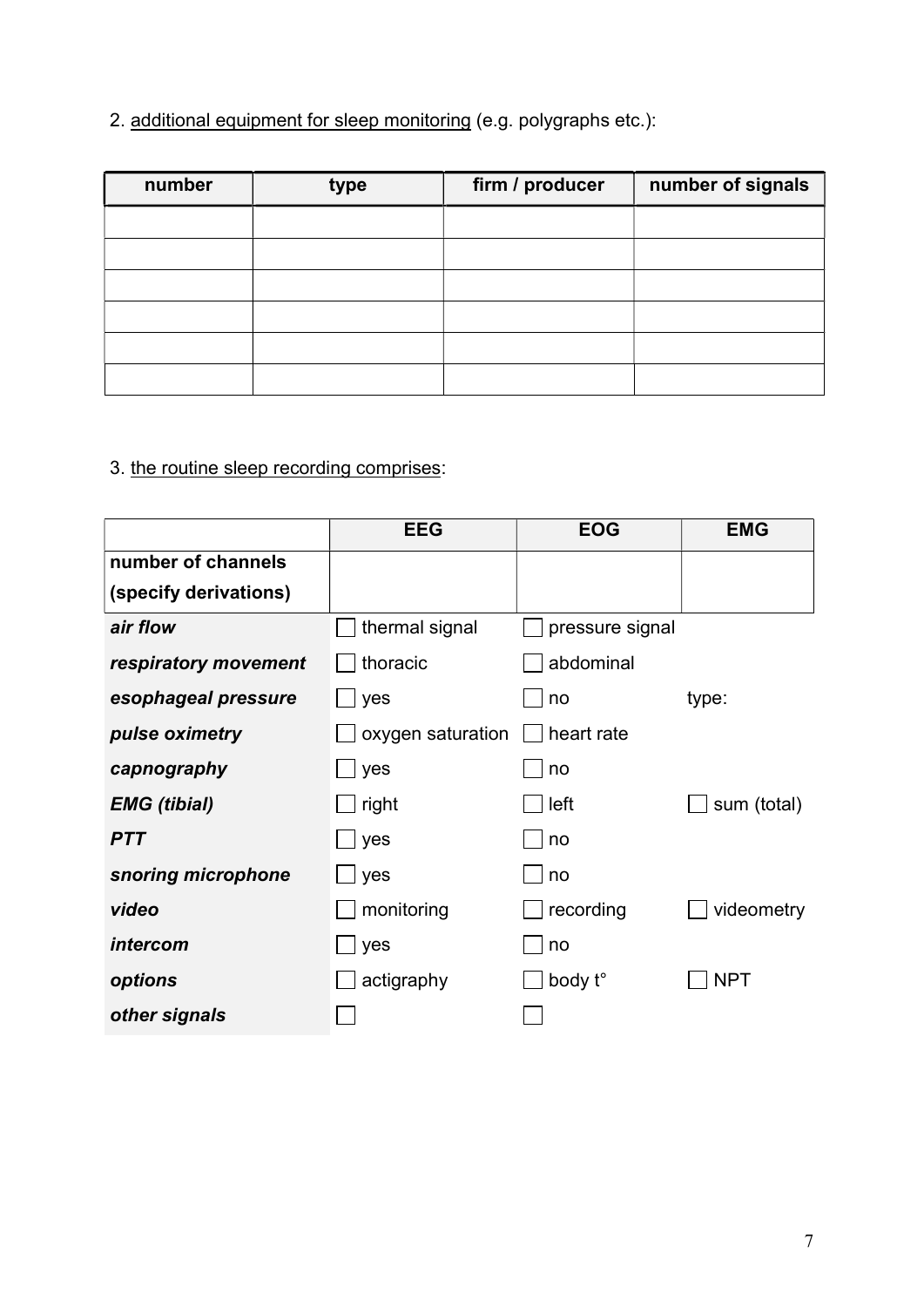## 4. other equipment:

For long-term monitoring (e.g. ECG, long-term EEG, ambulatory blood pressure monitoring, actigraphy):

### 5. facilities:

| number and size of control rooms: Fig. 2016. The control of the control of the number and size of control rooms: |
|------------------------------------------------------------------------------------------------------------------|
|                                                                                                                  |
|                                                                                                                  |
|                                                                                                                  |
|                                                                                                                  |
|                                                                                                                  |

#### D) diagnostic tests: (please attach a sample of your paper questionnaires)